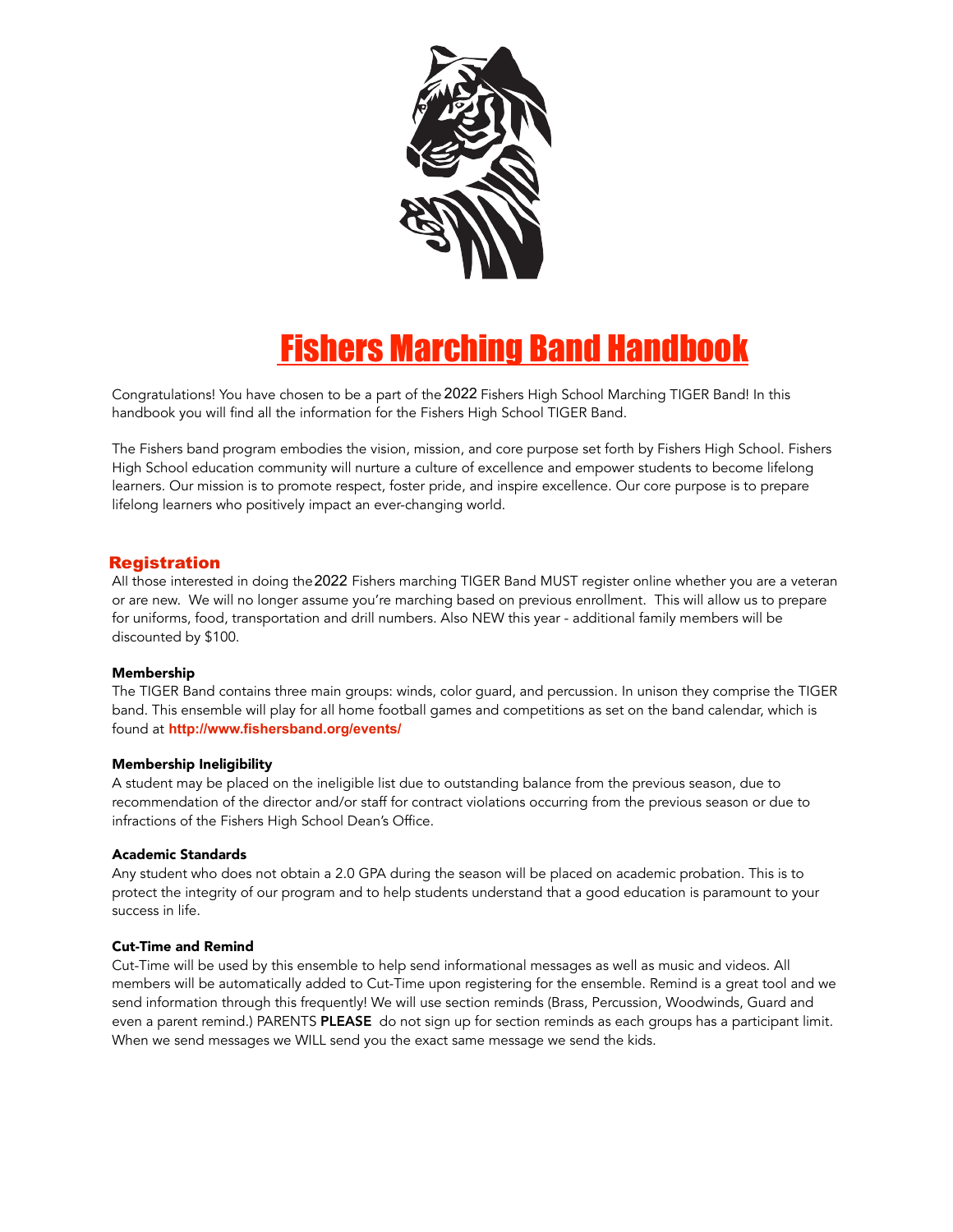## Financial Responsibilities/ Dues

Student dues cover expenses related to uniforms, flags, props, equipment, transportation, contest entry fees, and staff. The fee for the 2021 season is \$850.00 which includes a non-refundable registration fee.

| 2021 Marching Band Fees | * \$100 off additional family members<br>10% off season fees if paid in full (\$850) at registration |  |
|-------------------------|------------------------------------------------------------------------------------------------------|--|
| Due date                | Payment                                                                                              |  |
| <b>May 19</b>           | \$150.00 non-refundable registration fee                                                             |  |
| June 18                 | \$150.00                                                                                             |  |
| July 16                 | \$150.00                                                                                             |  |
| <b>August 13</b>        | \$150.00                                                                                             |  |
| September 17            | \$150.00                                                                                             |  |
| October 15              | \$100.00                                                                                             |  |
|                         |                                                                                                      |  |
| Total                   | \$850.00                                                                                             |  |

| <b>Additional costs</b> |                                                  |                             |
|-------------------------|--------------------------------------------------|-----------------------------|
| Cost                    | Applies to                                       | Fee                         |
| Guard warm ups          | Guard                                            | \$65-85                     |
| Percussion sticks       | <b>Battery</b>                                   | \$10/pair (usually 5-7pair) |
| Mallets                 | Front Ensemble                                   | \$25 to \$50 per season     |
| Marching shoes          | New members or veterans who need<br>replacements | \$35                        |

If you need to make other arrangements, please just let us know. WE CAN work something out. Please contact the Student Accounts representative by emailing [studentaccounts@fishersband.org](mailto:studentaccounts@fishersband.org) 

#### Fundraising - Student Account

Please visit the Fishers Band website for fundraising opportunities including Snap Raise, SCRIP, Connor Prairie and Lucas Oil Stadium Concession opportunities, and Trash Bag Sales.

#### Fundraising – General Account

We may host fundraisers during the year to go to the general account. These may include but not limited to, Bake Sales, Car Washes, Online Sales, and so on. These are in place to help keep the individual membership fees as low as possible. All students are expected to participate.

#### Attendance

Attendance to all rehearsals and performances is MANDATORY due to the accelerated pace of the program. All conflicts must be shared with the Director prior to the start of the season.

The director reserves the right to make minimal changes to the existing schedule, provided they supply adequate notice to all members. Mostly these changes are due to facility or accommodation changes.

If a student misses a rehearsal for ANY reason, it is the responsibility of the student to learn what was missed outside of normal rehearsal hours by working with a captain or veteran member in the student's own section. Failure to do so could result in a change in the student's allowance to perform.

# Excused Absences

Excused absences include, but are not limited to contagious illness or fever, major family events, or religious obligations. The director will determine the validity of all excused absences.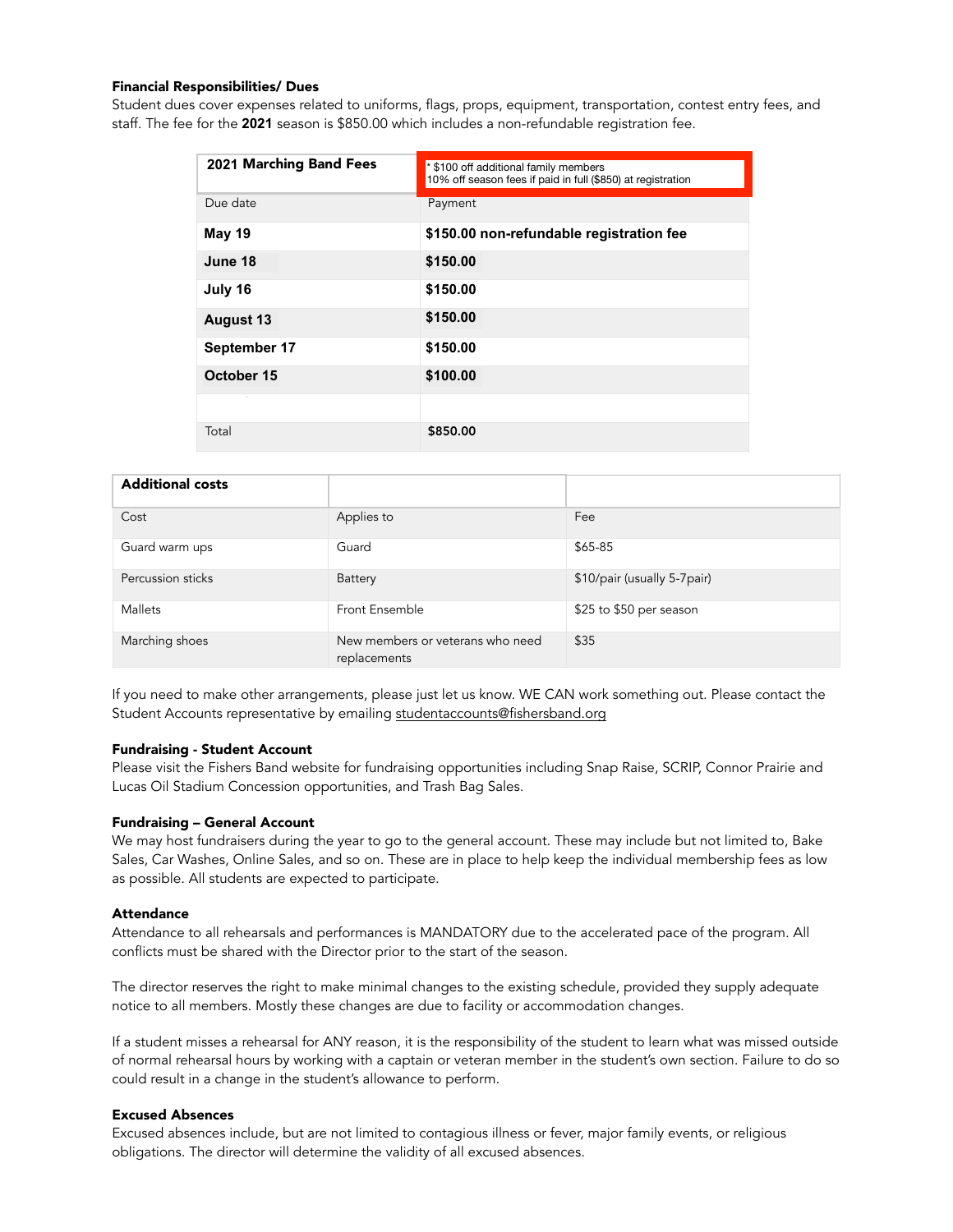Unexcused absences include, but are not limited to work, practice for other activities (unless pre-approved by Director), professional concerts/plays, routine doctor appointments, vacations, lack of transportation, or homework. ALL unexcused absences will be reflected in the student's allowance to perform, and repeat violations could lead to dismissal from the group. If a student is unexcused from the rehearsal the day of a performance, the student may or may not be permitted to perform that day.

## **Tardiness**

If a student is running late to rehearsal, then it is the responsibility of the student to contact a section leader AND director. Repeat violations will be reflected in the student's allowance to perform and could lead to dismissal from the group.

# Illness

If a student is absent from school due to illness, they will not be expected to attend rehearsal. HOWEVER, to be granted an excused absence, the parent or guardian needs to email or call the director prior to the missed rehearsal. If student misses more than one rehearsal in a row due to illness, a doctor's note will be required. If a student is not contagious or running a fever, they are highly encouraged to come to rehearsal to watch and take notes.

HSE District Policy: Students who are absent all day, due to illness, may not attend an extracurricular activity that day. If extenuating school or family circumstances result in a student's failure to be present the required four completed periods, an exception can be made. Communication is the key. We understand that emergencies happen. Please contact the director immediately about potential absences, illness, and injury.

## **REHEARSALS**

## Rehearsal Etiquette

Always show respect for all staff, leaders, and teammates.

Be on time (5minutes early is ten minutes late), NO cell phones during rehearsal, come hydrated, bring water, refrain from talking, follow your secition leader and straff, improve every second of rehearsal. Should a student demonstrate on a regular basis that he or she does not subscribe to the proper conduct at a rehearsal, the directors reserves the right to evaluate the student's memberships eligibility, and to make a decision as to whether the student should perform in upcoming shows. The directors also reserves the right to send such a student home from rehearsal and request a parent/student conference to determine future course of action.

## Rehearsal Attire

All students are required to wear **appropriate athletic** clothes and athletic shoes during rehearsal. Please use common sense in regards to the weather. On the Thursday rehearsals of each week members of both groups will be asked to wear all black. On the Friday football game days, students will wear the RED Parade/FHS Band shirts If a student is in violation of the appropriate dress code, they will be asked to call home for the appropriate apparel. If a student is in continued violation, the student will be asked to leave rehearsal.

## Conditioning

It is important to note that marching band is a physical activity. There is a great demand placed on a student to be able to march and perform a complete show. It is the belief of the staff that there should be some proper conditioning on the part of the students, in order to facilitate a strong personal performance and to prevent injury. Calisthenics, stretching, and running will be reinforced at rehearsal.

## Equipment

It is the responsibility of the student to take care of the equipment. Lost or excessively damaged equipment will be the student's responsibility to replace. Never slam equipment into other instruments or the doors and walls. Do not sit or lay on equipment. For safety reasons, never let members from other sections use your equipment.

To check out school owned equipment (brass, woodwind, drums or mallet instruments), you will need to check out it out with the director. Students will be responsible for lost or broken equipment on an individual basis. Students using a school instrument will be assessed a rental fee for the season.

# PERFORMANCES

## Trip Etiquette

Please remember you are representing Fishers High School. Be respectful of other groups, each other, and applaud for each performance. Do not talk disrespectfully about any group as you never know who is sitting or standing around you.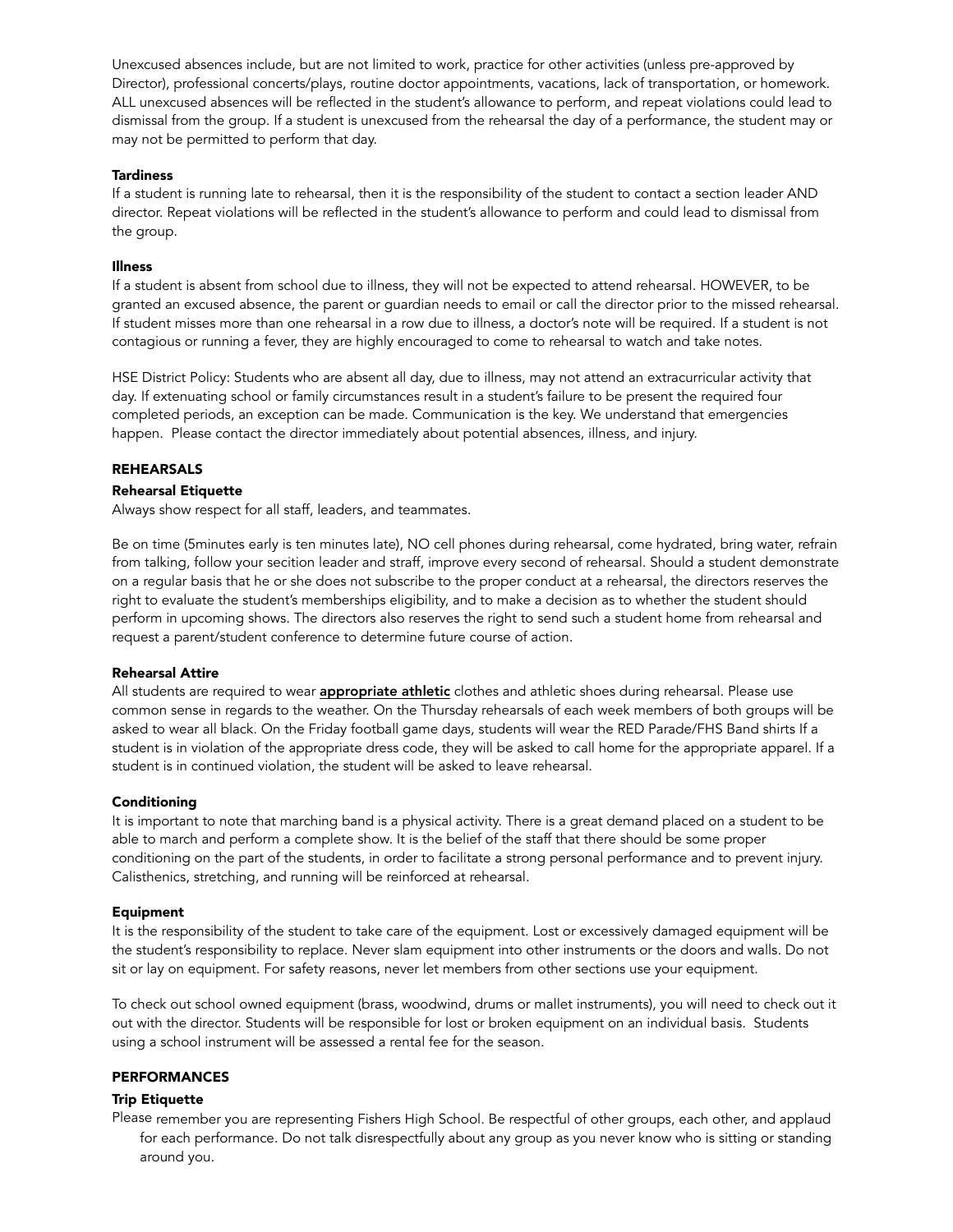- Always follow instructions from directors, staff, and chaperones.
- No photos or videos will be taken on the bus.
- We are ambassadors of the HSE School District, Fishers High School, and the Fishers Band Program. Always conduct yourself appropriately and absolutely NO public displays of affection or inappropriate language.
- After performances, we will sit in the stands together. The buddy system will be used if going to concessions and the restroom.

#### Uniform

- Students will wear uniforms while at shows. This includes either the show shirt or a Fishers shirt, jacket and pants. If you change into your uniform early, Guard might wear warm up (jacket zipped) OVER your uniform.
- Hair and makeup designs will be determined by directors. All students must comply with the look to the best of their ability for the purpose of uniformity.
- If a student colors their hair, please keep it a natural color. Extreme colors are prohibited.
- NO jewelry will be worn while in uniform.
- Do not eat or drink anything other than water in uniform.

## Buses

Respect chaperones, bus drivers, and event personal just as you do the staff.

- All HSE district bus rules apply.

- Buses will be clean at the end of the trip. Remember the Golden Rule: Pick up trash.... even if it's not yours.

- All students are required to ride the bus to competition. If a student would like to ride home with their parents, then a handwritten note must be given to the Director who will inform the head chaperone PRIOR to leaving for the performance. A chaperone must see a student leaving with THEIR OWN parent/guardian. Students may not leave with someone else's parent even if consent is given. The only exception will be those students carpooling to another school event. It will be the responsibility of the student leaving to make sure their equipment and uniform make it back to the school the day of the performance.

#### Code of Conduct

- Since Marching Band is a Fishers High School activity, members MUST adhere to all rules and regulations as set forth by Fishers High School and Hamilton Southeastern Schools.
- Superior, attentive conduct is mandatory at all rehearsals and competitions. Full cooperation with the staff and faculty is expected.
- There will be no use or carriage of illegal substances, drugs, alcohol, or tobacco in any form at any time.
- Violent actions, language or aggressive behavior will not be tolerated. Members are to keep their hands to themselves.
- Members will refrain from any questionable behavior or action. (This includes avoiding the perception of wrongdoing!)
- Members are to act courteously and dress appropriately at FHS, host schools, buses, and festival facilities. Students are to show respect for all people, property and local rules at all times.
- Members will respect the equipment they are using including but not limited to sound equipment, poles, silks, rifles, sabers, uniforms, props, carts, and transportation vehicles. Students will be responsible for replacement equipment they damage.
- Members must be in place, with their equipment, ready to rehearse prior to the beginning of every rehearsal.
- Any member who fails to abide by this code will be subject to Hamilton Southeastern Schools' disciplinary policies and procedures and will forfeit their membership in the Fishers High School Tiger Band program.